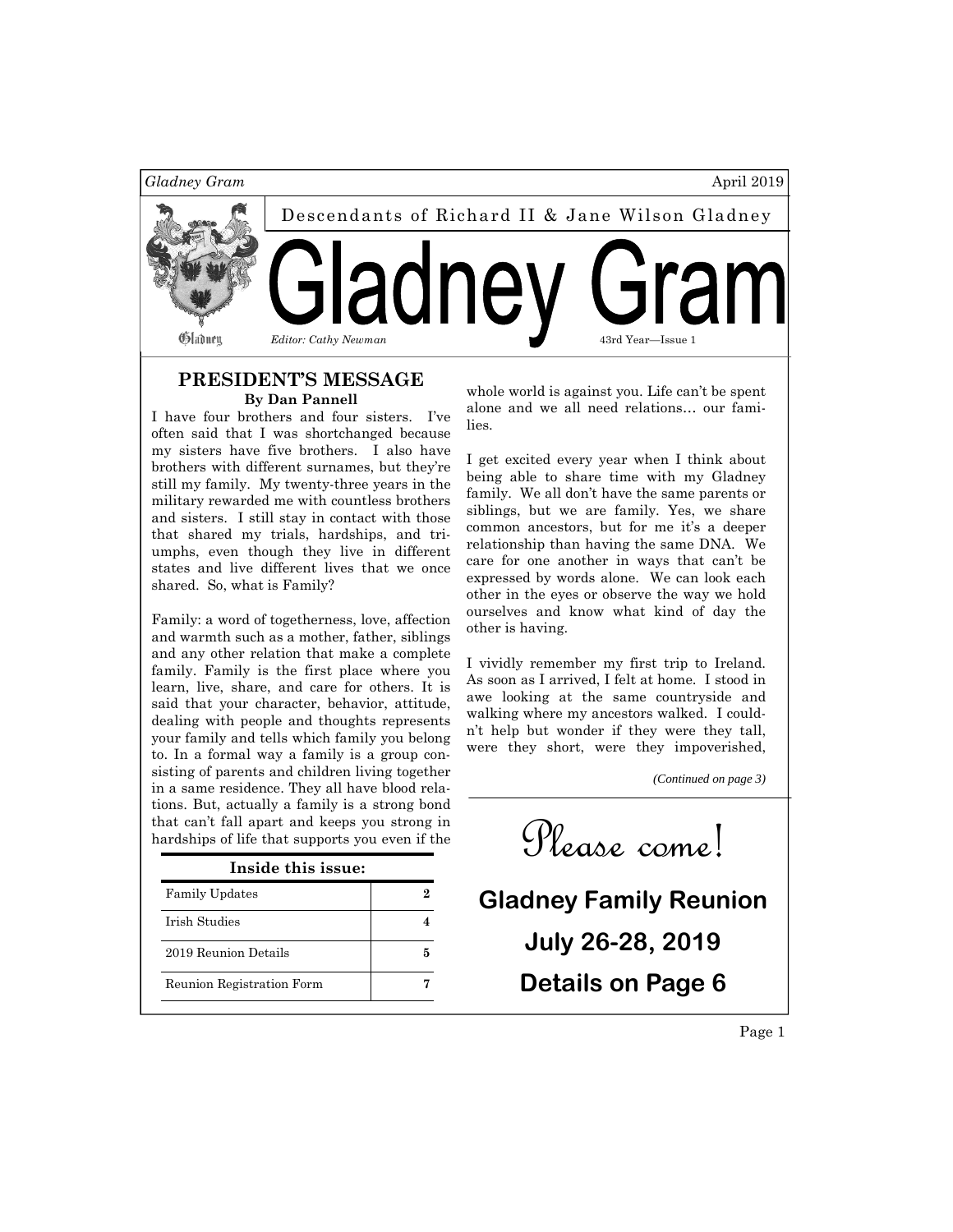# **FAMILY UPDATES**

### **ACCOLADES**

**Kendall Myers** of Loveland, Ohio Named to Deans List: January 22, 2019

Cedarville University student Kendal Myers of Loveland, OH, whose major is Nursing, was named to the Cedarville University Dean's List of Fall of 2018. This recognition required Myers to maintain a 3.5 GPA for the semester and carry a minimum of 12 credit hours.

**Grant Bond** Wins Championship Title: On Saturday, December 10, 2018, Grant Bond (Carlisle, PA/Boiling Springs) and Nate Newberry (Biglerville, PA/Biglerville) earned individual Pennsylvania State Athletic Conference (PSAC) titles to become Bloomsburg's first PSAC champions since 2013.

Competing in the 149-pound bracket at the 2018 Pennsylvania State Athletic Conference Championships on Saturday afternoon at Kutztown University, redshirt junior, Grant Bond, won all four of his matches—all by bonus points—to become Bloomsburg University's first PSAC individual wrestling champion since 2013. He started the afternoon by pinning Millersville's DJ Miele before upsetting second seeded Logan McKoy of Seton

Hill by technical fall, 15-0, in the quarterfinals. He then pinned Mercyhurst's Mike Clark 24 seconds into the second period of the semifinal round to set up a title match against topseeded Jon Ross of Lock Haven. Bond needed just 70 seconds to earn his third pin of the afternoon as he



took out Ross to claim Bloomsburg's first individual title in five years. He was named Eastern Wrestling League (EWL) Athlete of the Week for his efforts.

**Dr. Sara Pierson Gladney**, daughter of Frank Gladney of Iota, Lousiana, has been named Assistant Director of Oncology, Hematology at Kaiser Permanente in Atlanta, Georgia.

*Submitted by her father, Frank Gladney, on 1/25/19* 

#### **BIRTHS**

Help us welcome a new arrival in the family!

Adalynn Marie Carson was born on March 11, 2019 at 5:45 PM to parents Jenna and Dan Carson in Lexington, SC. The overjoyed grandparents are Jim and Judy (Gladney) Whitesell. She weighed 9 lbs. 2 oz and was 20.5 inches long. Just in time



to celebrate our heritage on St. Patty's Day!

### **OBITUARIES**

Betty June Gladney was born December 4, 1932, daughter of Margaret (Larrick) and Walter Graves. She died peacefully at home on Sunday, June 17, 2018. Betty grew up in rural north Missouri; attended schools in Macon and Columbia; and obtained her Bachelor's degree in Elementary Education from the University of Missouri. She married Wayne Gladney in 1948, and they remained best friends and companions until his death in 2011. After Wayne returned from the Navy, they settled in Columbia. While Betty was working with Wayne and her parents at their first restaurant, the "G&G", Suzanne was born; Rebecca followed the next year. Several more restaurants, a rooming house, donut shop, motel, laundry and delivery business kept Betty and Wayne busy. She began

*(Continued on page 3)* 

Page 2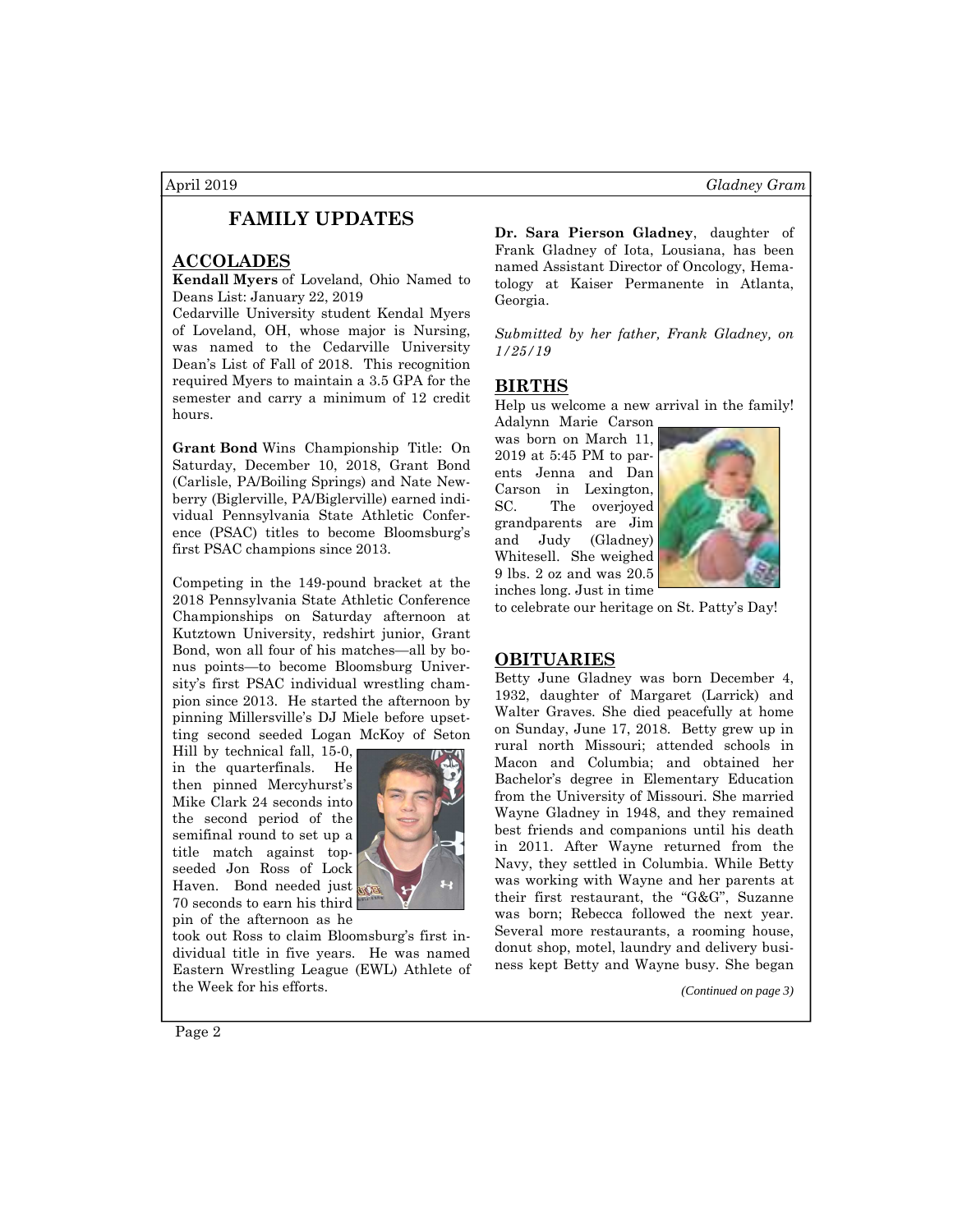#### *Gladney Gram* April 2019

#### *PRESIDENT (Continued from page 1)*

were they leaders of the community, what did they do to help their neighbors, and did they have goals and ambitions for their children?. Did they have smiling eyes or a captivating singing voice? So many questions.

Over the past two hundred and fifty years, our ancestors migrated throughout this great country of ours. Like the birds that return every spring after a long winter or the salmon that swim upstream to their spawning grounds, the Gladney Family returns to Winnsboro every other year. I look out over the South Carolina landscape and try to imagine what life must have been like for these first settlers. Every time I visit the cemetery, I feel the pain of our Gladneys that had to bury their loved ones. My heart fills with pride that they came to a new land not knowing what might happen and built a new life, not only for themselves, but for each of  $\overline{118}$ .

I encourage you all to return home to Winnsboro this July and enjoy the bond that only a Gladney understands.

Love to All, Dan

#### *FAMILY (Continued from page 2)*

her teaching career for one year in St. Clair, Missouri, and then many years in the first grade classroom at Russell Boulevard in the Columbia Public Schools. In her retirement, Betty led bus tours to many states and foreign countries.

Betty loved her family. She and Wayne were lifelong partners. Betty took active interest in Suzanne and Rebecca's education, music lessons, band and orchestra. While teaching, Betty held things together at home, worked in the restaurants, coordinated the design and building of the house on Country Lane, made endless batches of fudge and banana nut bread, maintained flower gardens and "the circle" in front of the house, planned international trips for Wayne and herself, and helped both her parents and in-laws as they aged. Betty was always busy.

Grandchildren arrived with Charlene, Elizabeth and Sarah. Betty and Wayne's lives were happily changed to provide care for the girls, and friendship and hospitality to the girls' friends and foreign exchange students who lived with the girls and Rebecca over the years.

Betty was dedicated to her classroom students and their parents; the many students and staff who worked in the restaurants over the decades; and to community service through the Columbia Garden Club and ABWA.

Betty is survived by her children, their spouses and grandchildren, whose stories she shared with everyone: Suzanne Gladney and Alan Lubert, Rebecca and Eddie Fahrendorf; grandchildren: Charlene Graznak and Bobbi Gourley, Elizabeth and Katie Graznak, Sarah and Pat Schloss; and great grand-



children: Sylvia Graznak, and Mary, Patrick, Joseph, John, Ruth, Jacob, Peter, Martha June and Simon Schloss.

Many thanks to the incredible caregivers, Katie and Sylvia; the loving and capable team from Home Instead Senior Care; Zach, RN and the team from Hospice Compassus; and for the decades of care and friendship

*(Continued on page 4)*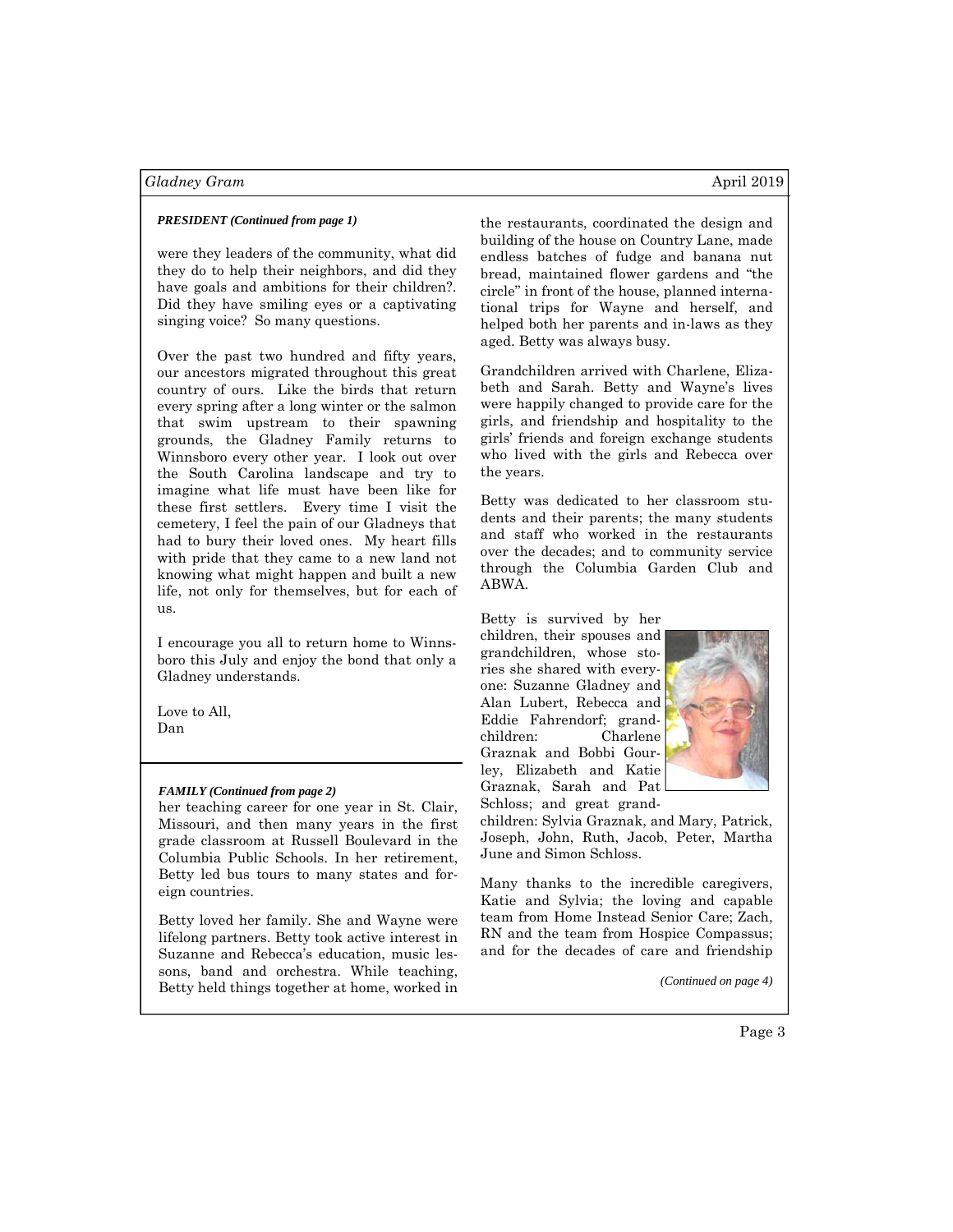from Dr. Jerry Kennett, MD.

Betty died peacefully at home in Columbia, on Sunday, June 17, 2018. She loved to recount stories from her life and travels and now her family and friends hold those memories in their hearts. We will be forever grateful for the loving and accepting family our mother and father created.

In Betty's memory, and to maintain beautiful garden spots around Columbia, donations will be graciously accepted by the Columbia Garden Club, c/o Evette Nissen, 10721 S. LaVista, Columbia, Mo. 65202. Mom would ask that we laugh often, hug a lot, know you can never be too kind, too gentle or thank your friends and family enough.

A gathering of family and friends will take place at 12:00pm, noon, Sunday, July 15, followed by a service at 1:00 pm; both at Parker-Millard Funeral Service.

Arrangements are under the direction of Parker-Millard Funeral Service and Crematory; 12 East Ash Street, Columbia, Missouri, 65203; (573) 449-4153. Condolences may be left online for the family at www.ParkerMillard.com

# **IRISH STUDIES VISIT**

Janice Sakash

If anyone is interested in coming to Charleston prior to or after the reunion to find out more about the Irish Studies Special Collection Department at College of Charleston library, please let me know. Contact me at janice.sakash@comcast.net or 843-763-0227 (home) or 843-614-2213 (cell).

It is about a 2 hour drive from Blythewood, depending on traffic. I will be glad to set it up with Dr. Joe Kelly, if he is available, or

*FAMILY (Continued from page 3)* the library contact person in the Special Collection Department and meet you there.

> It is quite interesting to see the techniques they have there to preserve materials. It would hopefully answer any questions if you want to consider donating memorabilia from your Gladney ancestors so it can be preserved for future generations. College of Charleston Library Irish Studies Special Collections will be coordinating with Pelham Lyles, Director of the Fairfield County Library, to cross reference Gladney materials.

If you plan a trip to Charleston any time of the year and want to go by the library please contact me and I will give you all the information.

Also, if you plan to come to Charleston at any time of the year and want more information about participation in the Oral Histories Project regarding the Gladneys with Dr Joe Kelly, Director of the Irish Studies Department, I will coordinate that for you also.

#### **RED GLADNEY BOOK DONATION**  Janice Sakash

Do you have an extra copy of Mildred Arnold's Gladneys In America, better known as our "Red Book"? Are you willing to donate it to the College of Charleston Special Collections? If the answer to these questions is YES, please let me know or bring it to the reunion. The Fairfield County Museum has a copy and it can be cross referenced but it would be an asset to have one at College of Charleston also so that it can be preserved. As you know our Gladneys In America "Blue Book" has already been donated to College of Charleston. I look forward to seeing everyone at the reunion in July.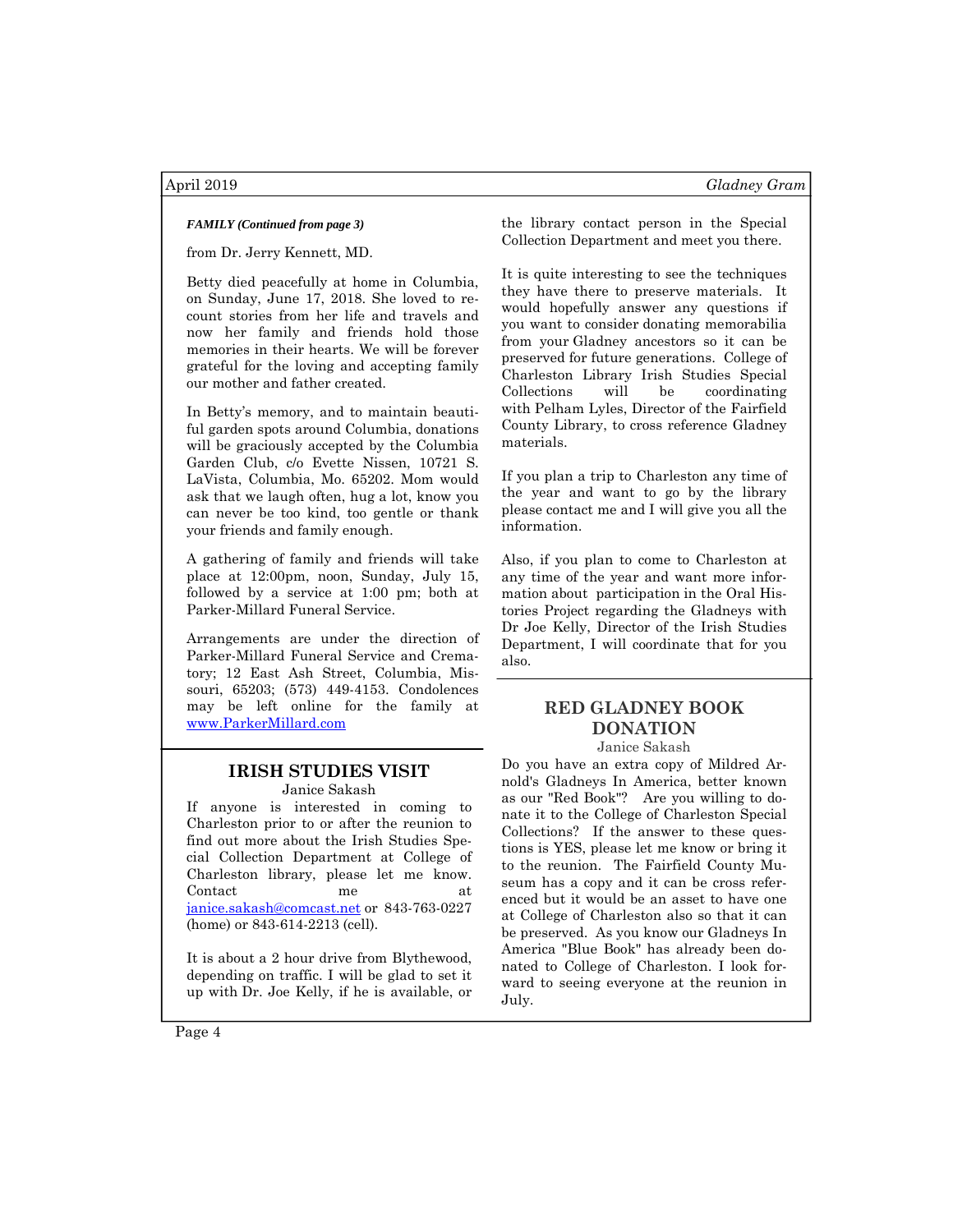### **2019 GLADNEY FAMILY REUNION DETAILS**  By Judy Whitesell

Come one, Come all! It's almost time for the next Gladney Reunion. Please circle your calendars to attend July 26-28th, 2019. Our hotel base will be the Holiday Inn Express in Blythewood, SC, which is right off Interstate 77 at exit 21.

The motel address is: Holiday Inn Express and Suites 120 Creech Road Blythewood, South Carolina 29016

Standard King or Queen rooms are \$105 per night (plus taxes). (A complimentary hot breakfast is included.) You need to dial the hotel directly at 803-333-0315 and give the block code of "GFR" when making your reservation. The room block is open until June 26th. After that date, the regular rates will apply.

The registration form is included with this Gladney Gram as well as on our family web site gladneys.org. The cost for the weekend is \$50 for adults and \$15 for children 3-12 .

### **Friday, July 26**

We are excited to offer three events for families. (The fees to participate are not included in your registration). Each is "selfguided" except for the canoe/kayak tour.

Option 1) A visit to Historic Brattonsville. http://chmuseums.org/history-hb/ Historic Brattonsville presents the history of the Scots-Irish or Ulster-Scots in the South Carolina upcountry largely through preserving and interpreting the story of the Bratton family. Featuring more than 30 historic structures from the 1760s to the late 19th century, the site provides visitors

with an opportunity to see the evolution of Southern culture and architecture in the South Carolina Piedmont.

Brattonsville is located north of Blythewood about 12 miles (through the country) off of I-77. Those coming south may want to stop there on the way down. It's about an hour's drive away but very informative. The admission is \$8 adults, \$7 seniors, and \$5 for children.

Option 2) Riverbanks Zoo and Gardens in nearby Columbia is consistently rated one of the top 10 zoos in the country. (www.riverbanks.org) Not only does the zoo give us the opportunity to see some amazing animals and beautiful gardens, but it also has "waterfall junction" (kids water spray park) to keep everyone in the family happy. As you might imagine, it's usually very hot in July and the zoo offers indoor and outdoor exhibits to help keep you cool too!

Option 3) Our other "COOL" adventure is to travel down one of the local rivers by kayak or canoe. As stated earlier, the air temperature will most likely be HOT… but the river temperature hovers around 55-60 degrees, which is quite refreshing on a summer day. This excursion would last about 3-4 hours including travel time. The outfitter we use is a non-profit charity to help children in need. The cost would be \$35 per person. (You may donate more if you wish.)

#### **If you are interested in either of these above activities, please let us know to help make those plans.**

The official beginning of the reunion will take place at the hotel with check-in in the "breakfast area". We'll gather there for a light supper and time of reconnecting and visiting with one another from 4-10pm.

*(Continued on page 6)*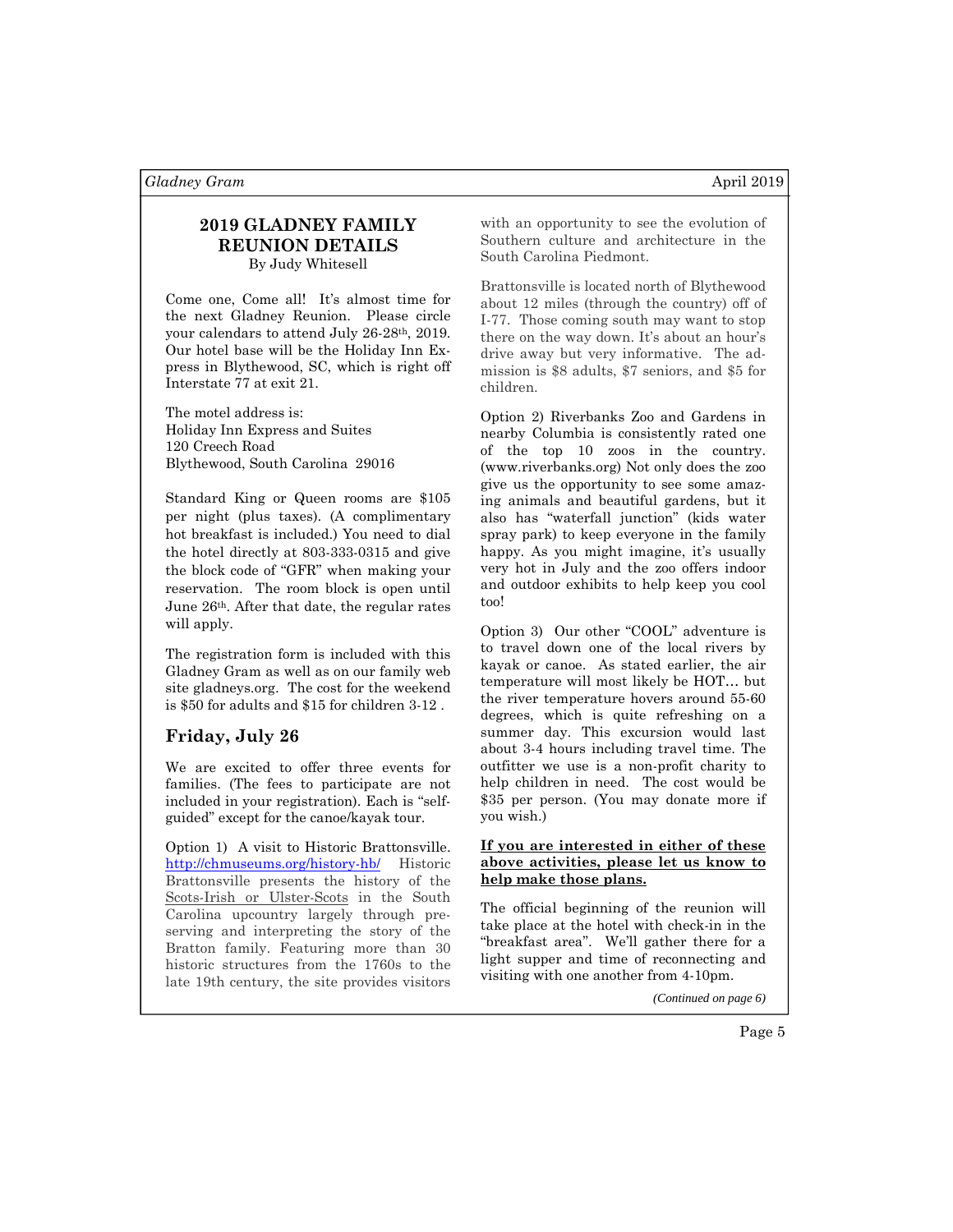# **Saturday, July 29**

Breakfast is included at the hotel and then we'll ride to the Gladney cemetery in Winnsboro.

On Saturday afternoon, we are going to offer the opportunity for guests to go to the SC Archives and History building just a few exits away in Columbia. Hope Spillane will be heading this activity. Please contact her directly to share if you are interested. Her email is hspillane@bellsouth.net.

Saturday evening, we will enjoy our banquet meal together at Cedar Creek Baptist Church at 6:30PM. It's just 7.5 miles away and very spacious. Directions are easy to follow. \* see below\* We are following up on several leads for our speaker of the evening. Follow our association on FaceBook for the most current information.

Back by popular demand……We're offering your choice of a 1) Low Country Boil (Shrimp, sausage and corn on the cob) or 2) Sliced Ham. There is a registration fee of \$50 per adult and \$15 per child (ages 3-12).

### **Sunday morning, July 30**

We'll gather to have a few moments of reflection, say our good-byes, and adjourn until the following year when we travel to TEXAS!

# **DIRECTIONS TO CEDAR CREEK BAPTIST CHURCH**

Address: 1920 Cedar Creek Road Blythewood, SC

Turn LEFT out of the hotel parking lot and then turn LEFT on Blythewood Road. Follow it for 4.4 miles until it dead-ends. Turn

*REUNION (Continued from page 5)* RIGHT onto Hwy 321 and travel 0.4 miles and turn LEFT onto Cedar Creek Road. Travel another 0.5 of miles and you will see the church on the LEFT.

# **DEAR ANCESTOR**

Your tombstone stands among the rest; Neglected and alone. The name and date are chiseled out On polished, marbled stone.

It reaches out to all who care It is too late to mourn. You did not know that I exist You died and I was born.

Yet each of us are cells of you In flesh, in blood, in bone. Our blood cotracts and beats a pulse Entirely not our own.

Dear Ancestor, the place you filled One hundred years ago Spreads out among the ones you left Who would have loved you so.

I wonder if you lived and loved, I wonder if you knew That someday I would find this spot, And come to visit you.



Page 6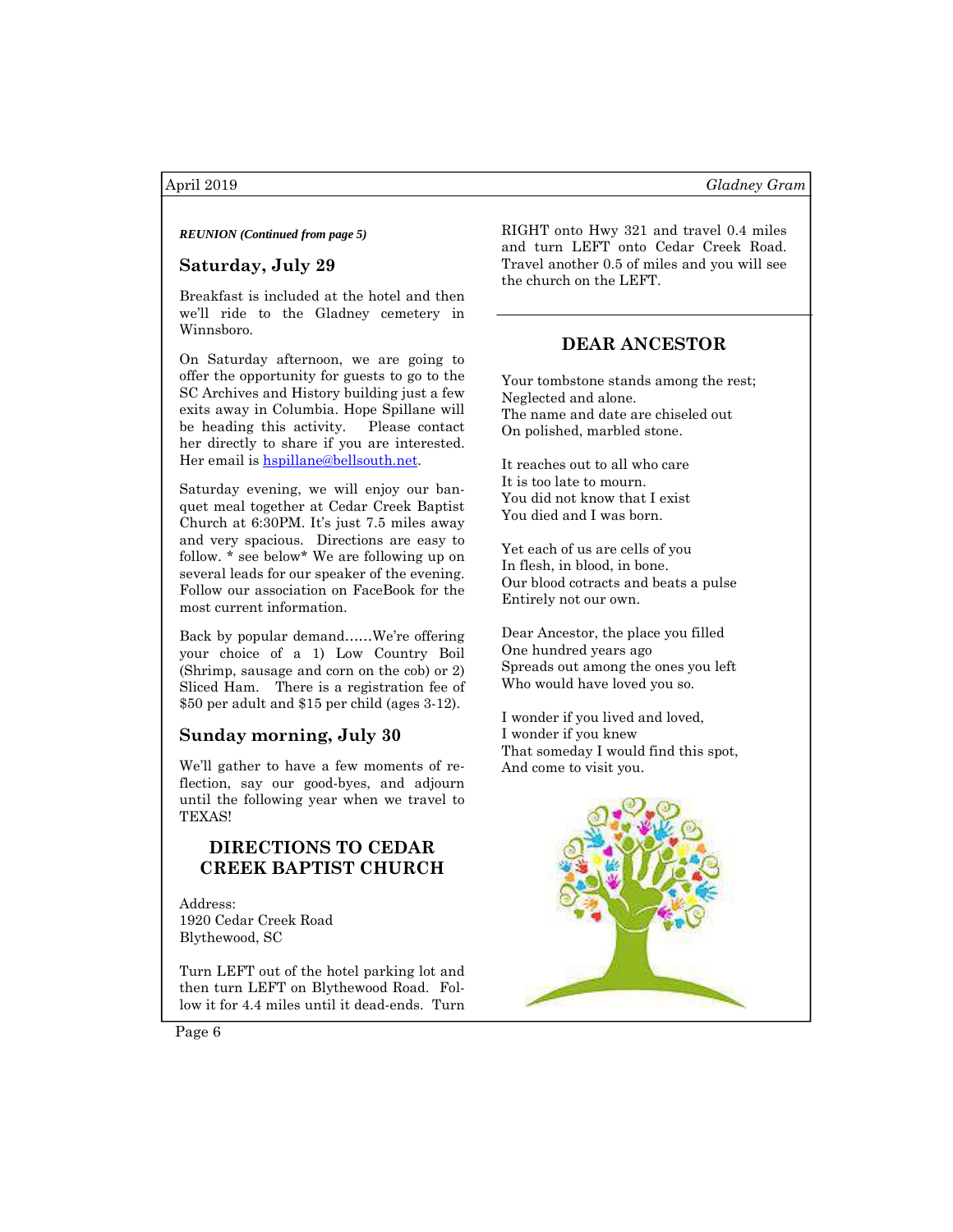| Complete and return along with amount due to:<br>Terry Burkemper, 290 Gnade Rd., Elsberry, MO 63343<br>Phone: 660-216-5619 email: genterburk@gmail.com                                                                               |  |
|--------------------------------------------------------------------------------------------------------------------------------------------------------------------------------------------------------------------------------------|--|
| <b>RESERVATIONS FOR BLYTHEWOOD, SC REUNION-JULY 26-28, 2019</b><br>You are responsible for making your own room reservations. Call hotel directly at (803) 333-0315.                                                                 |  |
| Descendant of : Richard _______ Samuel ______ Thomas                                                                                                                                                                                 |  |
| INDIVIDUAL(S) NAMES (list all attending reunion - \$50.00 per adult / \$15 per child 3-12)                                                                                                                                           |  |
|                                                                                                                                                                                                                                      |  |
|                                                                                                                                                                                                                                      |  |
| TOTAL REUNION AMOUNT (number of adults x \$50.00):                                                                                                                                                                                   |  |
| PLUS (number of children $x$ \$15.00):                                                                                                                                                                                               |  |
|                                                                                                                                                                                                                                      |  |
| PREVIOUSLY PAID                                                                                                                                                                                                                      |  |
| NAME OF GLADNEY DESCENDANT PAYING DUES:                                                                                                                                                                                              |  |
| DONATION \$                                                                                                                                                                                                                          |  |
|                                                                                                                                                                                                                                      |  |
| TOTAL CHECK AMOUNT \$ CHECK NUMBER:                                                                                                                                                                                                  |  |
|                                                                                                                                                                                                                                      |  |
| Street: <u>Andreas and the street of the street of the street of the street of the street of the street of the street of the street of the street of the street of the street of the street of the street of the street of the s</u> |  |
|                                                                                                                                                                                                                                      |  |
| Telephone: Cell: Cell: Cell: Cell: Cell: Cell: Cell: Cell: Cell: Cell: Cell: Cell: Cell: Cell: Cell: Cell: Cell: Cell: Cell: Cell: Cell: Cell: Cell: Cell: Cell: Cell: Cell: Cell: Cell: Cell: Cell: Cell: Cell: Cell: Cell: C       |  |
| Please print clearly                                                                                                                                                                                                                 |  |